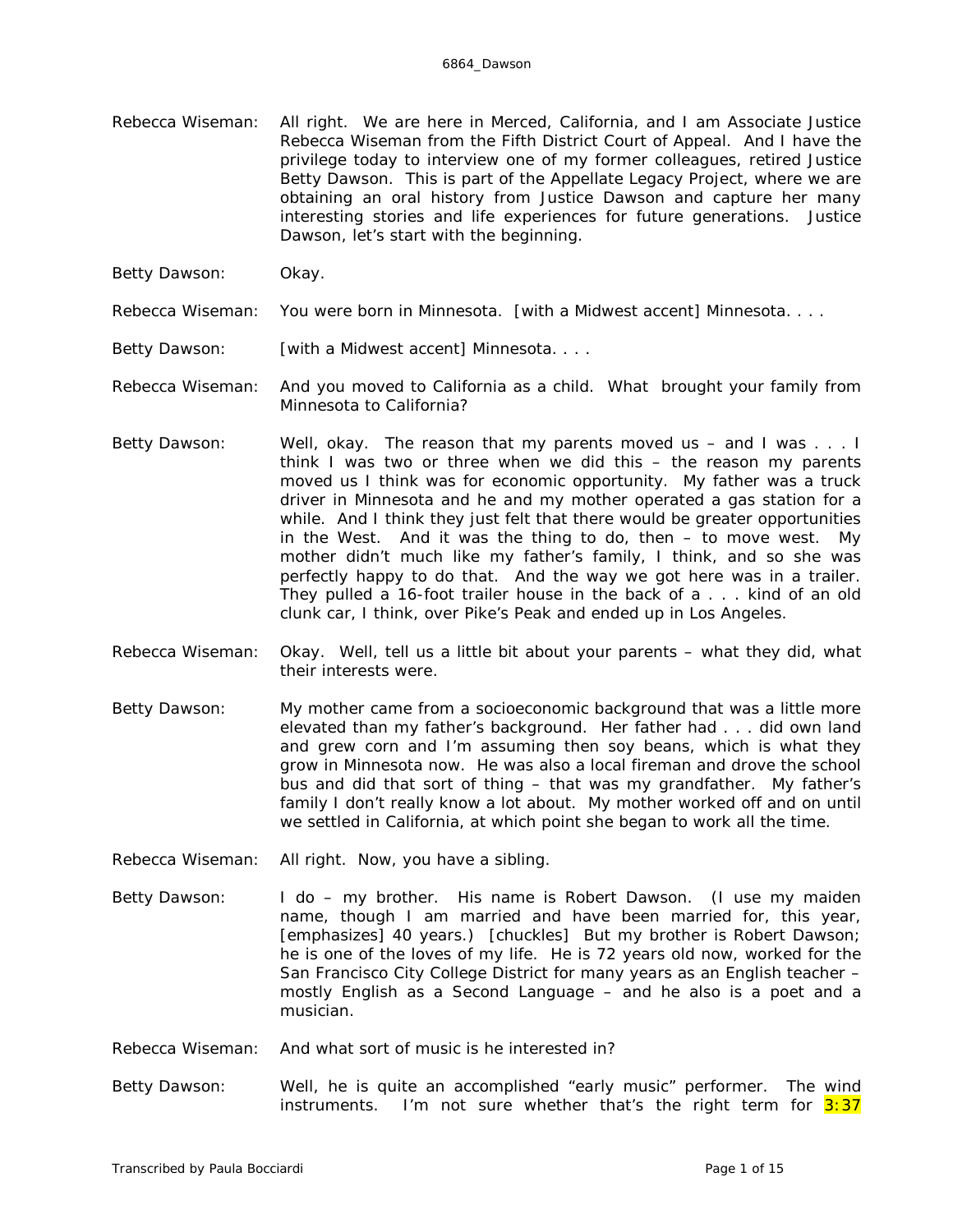Medieval and Renaissance instruments, but he plays the crumhorn and the . . . which I think is the precursor of the modern trombone. And you have a son who plays the trombone beautifully, I know that.

- Rebecca Wiseman: Right.
- Betty Dawson: And my brother accompanied me to Chicago to hear your son's performance, and I treasure your friendship very much.
- Rebecca Wiseman: Thank you. And now, you had an interesting family life. What sort of things did you do with your family that helped shape who you are today?
- Betty Dawson: You know, we talked about this earlier, and I have to say my parents did not have the best of relationships. They had much strife in their marriage over the years. So some of my childhood experiences are perhaps not particularly pleasant. But what I do remember as being positive is travel. We drove for several years running, at Christmas, back to Minnesota to see my grandparents and my mother's family. Never my father's family. But those are pleasant experiences – the family in the car, driving across country. We also camped a lot – car camping. I spent most of my childhood in Santa Rosa, which is Sonoma County. And there are these beautiful lakes in that area: Lake Berryessa, Lake Mendocino. Lake County is just above Sonoma County. We did a lot of car camping. My father fished, my mother cooked the fish. And those are really pleasant experiences. And I think the way they've affected me is to make me a real . . . a person who enjoys the out-of-doors. It's my . . . . I live outside. If I could be outside, that's where I am.
- Rebecca Wiseman: If you could hold court outside, you would hold court outside.
- Betty Dawson: You know, I think I did that once in the superior court in Merced when our air conditioning went out. And it was in the middle of summer, and it was cooler outside than it was inside. So that's where we went.
- Rebecca Wiseman: What was it like growing up in Santa Rosa?
- Betty Dawson: Santa Rosa, when I was there, was a small town. Now it's quite a chic place to live; it's part of the Bay Area. Then it was a very small town: 30,000 people. But there had been . . . . I think Sonoma County always had a moneyed class. There were beautiful old Victorian homes and the remnants of . . . . Well, there was a *gorgeous* courthouse. Unfortunately, it was torn down. It *would* be one of the courthouses . . . . These days it would, I'm sure, be preserved and be one of those courthouses that the AOC and Judicial Council have published photographs of and written histories about.
- Rebecca Wiseman: What about your studies? Were you a good student?
- Betty Dawson: Ha! No. My brother, who I mentioned earlier, was a brilliant guy infamous around town. He ended up going to Harvard on a scholarship. He was really quite an extraordinary student. And I don't think it was by choice; it was just by happenstance. I did not follow in his footsteps in that regard. I was the kid who liked to play on the creek. And, you  $7:19$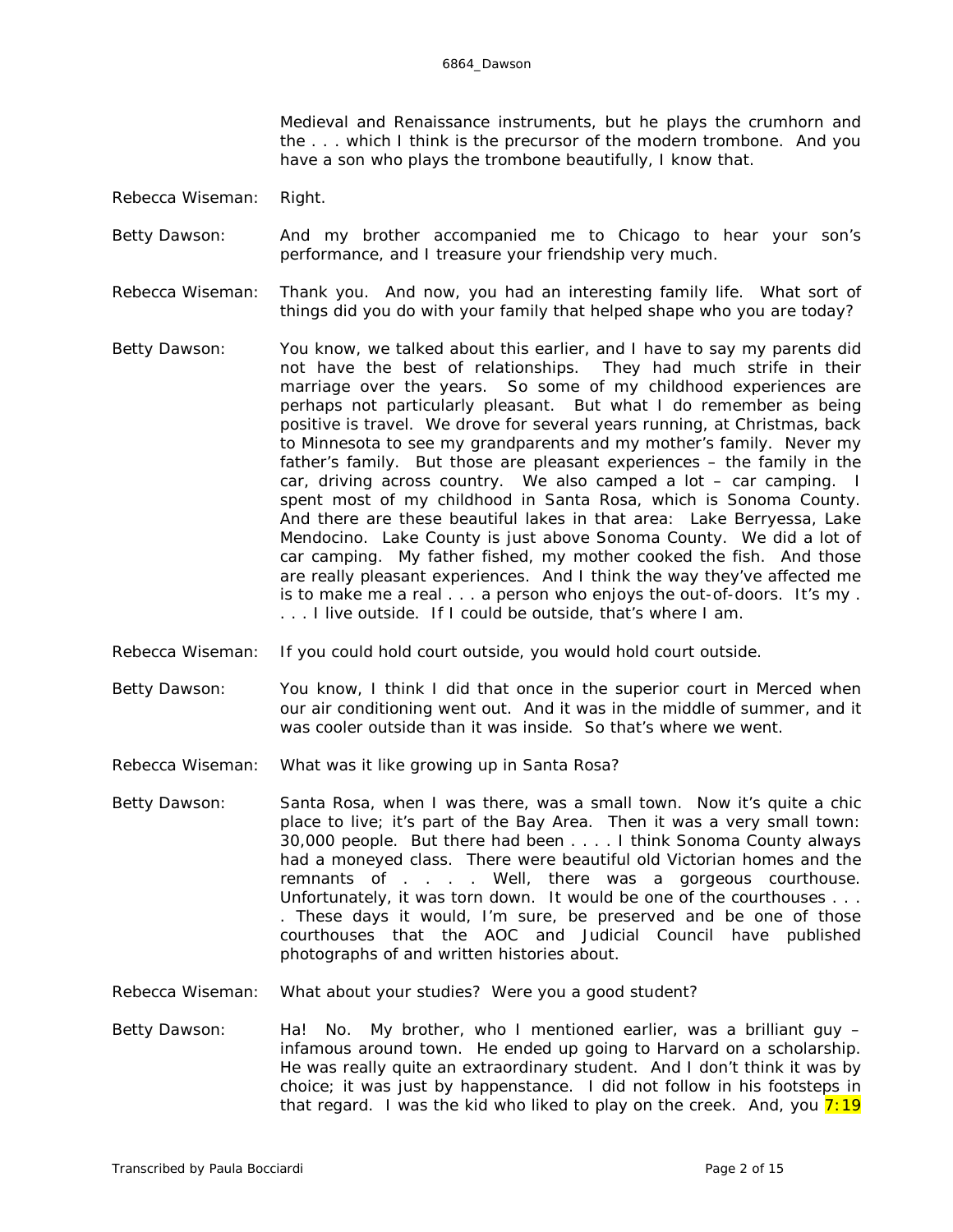know, in those days kids could do that. We played around the neighborhood, ran around like wild Indians, and we did just fine. That was probably a politically incorrect statement. We ran around like little kids love to do. And I was not a particularly good student.

- Rebecca Wiseman: What about college? Did you dream of think about college?
- Betty Dawson: No. I . . . . My parents didn't encourage me to go to college, and I think that was just because of their background; neither of them had gone to college. Incidentally, I ended up being the first woman in my family to *attend* college, let alone obtain a Bachelor of Arts degree. My brother was only the second *person* in our family to have obtained a bachelor's degree.
- Rebecca Wiseman: And you did go to college, obviously. Where did you study as an undergraduate?
- Betty Dawson: Well, I did not go to college initially, out of high school. I married my high school sweetheart, who was in the Coast Guard doing his best not to be sent to Vietnam. And he was stationed in Virginia. Virginia Beach, Virginia. And I went there with him. Unfortunately, that – or fortunately, perhaps – that marriage didn't last, and I came back to California shortly . . . maybe a year later. And my brother was then living in San Francisco, so I settled in San Francisco. And I went to school part time, as I could, but slowly. I didn't get my B.A. until I was 27 years old – didn't receive my B.A. I went to college at City College in San Francisco.

And then I went to Mexico, where my then boyfriend – Robert Haden, who is now my husband – was attending a place called the University of the Americas in Cholula in the state of Puebla in the middle of Mexico. And I was there for about a year and a half; he was there for a full four and even more years, working toward a master's in Latin American history. So I had the *wonderful* experience of living and attending school in Mexico. Robert, my husband, and I traveled for a year. We backpacked around South America, riding third-class buses and being right down there with the poor people in South America. And poor in South America is pretty darn poor.

But I came back, and Robert had dared me to finish my B.A. and go to law school. So I did! I came back and I got my B.A. in August or July of 1975, and I entered law school two months later or a month later at Hastings in San Francisco.

- Rebecca Wiseman: Okay. Well, now, when you were in South America how did you communicate?
- Betty Dawson: Well, it was either talk to Robert and no one else, or learn to speak Spanish. I had been in Mexico for, as I say, I think about a year. And I had studied Spanish – had a scholarship to get Spanish. Suddenly I was becoming a better student than I had ever been as a younger child. And I could write Spanish and read Spanish but I couldn't speak it. There were too many Americans around. So when we were  $\ldots$  we spent  $11:13$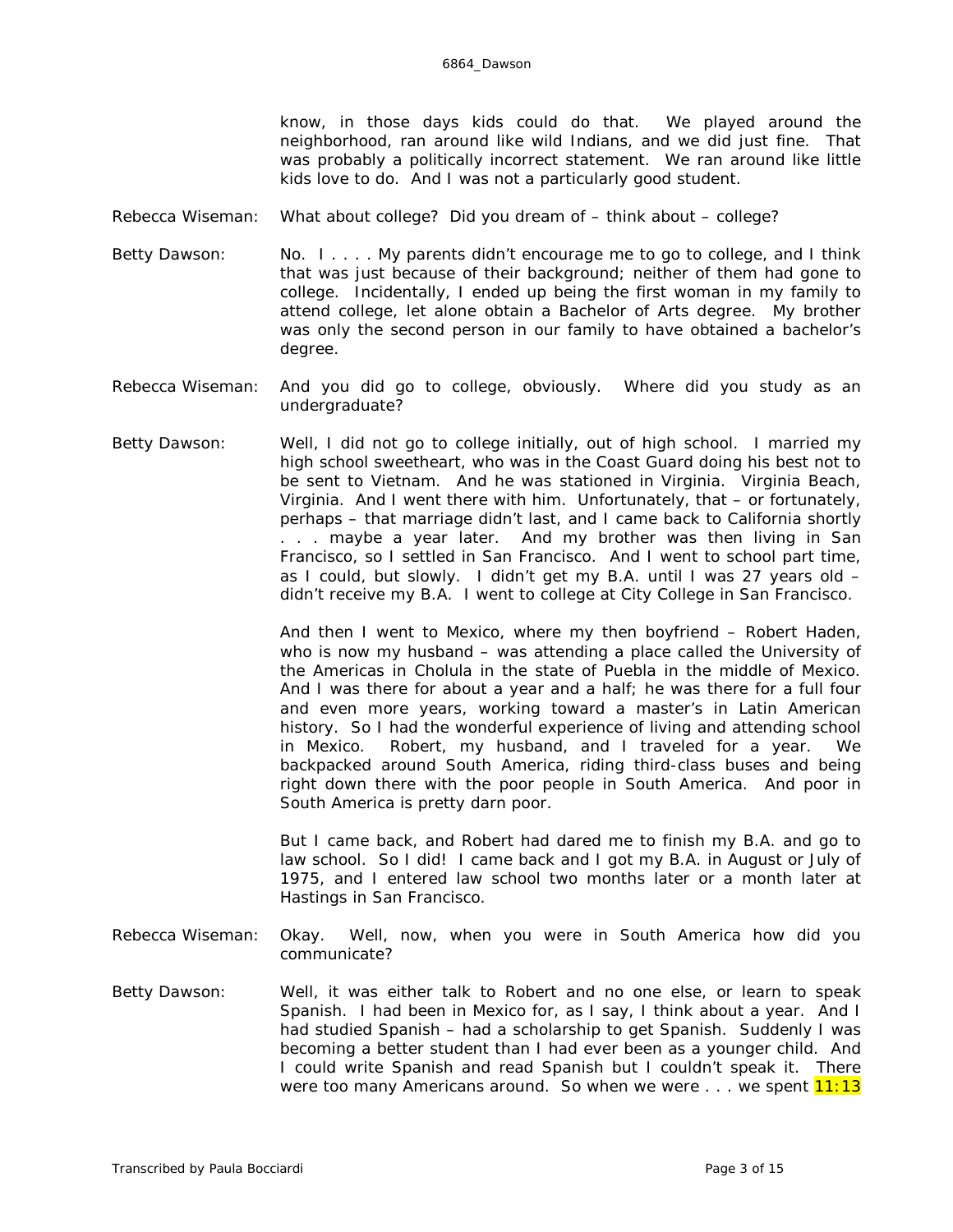that year in South America, it was either talk to Robert and no one else, or learn to speak. And so I learned to speak.

- Rebecca Wiseman: And obviously you and Robert met and fell in love. How did you meet?
- Betty Dawson: Through my brother. Robert had been . . . at age 18 was backpacking around Europe, and my brother – who had already graduated from Harvard – and his then wife were traveling around Europe. And they met. I think my brother picked Robert up as a hitchhiker and they ended up traveling around together a bit. And when I left my childhood sweetheart, my brother said, "Oh, when are you going to be here? My friend Robert Haden will be here that weekend." And that's how we met.
- Rebecca Wiseman: Okay.
- Betty Dawson: I was 20.
- Rebecca Wiseman: So you went to law school on a dare.
- Betty Dawson: On a dare from Robert. I . . . . And, you know, I didn't . . . . I had *no* idea what being a lawyer was . . . meant. I'd never been to a lawyer. No . . . . I don't think anyone in my family had ever visited a lawyer's office. So I had no clue what I was getting myself in for.
- Rebecca Wiseman: Okay. What surprised you the most about your law school experience? You were at Hastings . . . .
- Betty Dawson: I was at Hastings. And, you know, I was naïve. I did not have an idea. As I say, I didn't know what being a lawyer was, and I didn't know what being a law student was. I had no idea it would be as competitive as it was. It was different then. I think law students are coddled now, compared to the way we proceeded through law school. And I . . . . The very first day, I think there must have been some introductions or something. There were 500 people in my class, so I don't know how detailed they were. But I learned that there were people there from Harvard. And knowing my brother and his brilliance, I assumed that everyone from Harvard was equally brilliant. And I immediately became very intimidated by the whole process. And I was *convinced* I was going to flunk. It sounds a bit like false modesty, but that . . . I was convinced, for the first two years at least, that I was not going to make it through law school. Lots of tears. Lots of time . . . . Robert spending lots of time that first year convincing me to stay in law school. And then it turned out that I did really very well.
- Rebecca Wiseman: You're being false modesty. How well did you do?
- Betty Dawson: I was Order of the Coif. I was . . . . In those days, they classified you by your test scores, and I was second. I graduated second in a class of 518 students. I won an award – the Milton D. Green Award for Civil Procedure – after my first year. And do you know, after receiving that award I still was convinced that I wasn't going to do well? I thought it was a fluke. And really, you know, I think I just never saw myself  $14:21$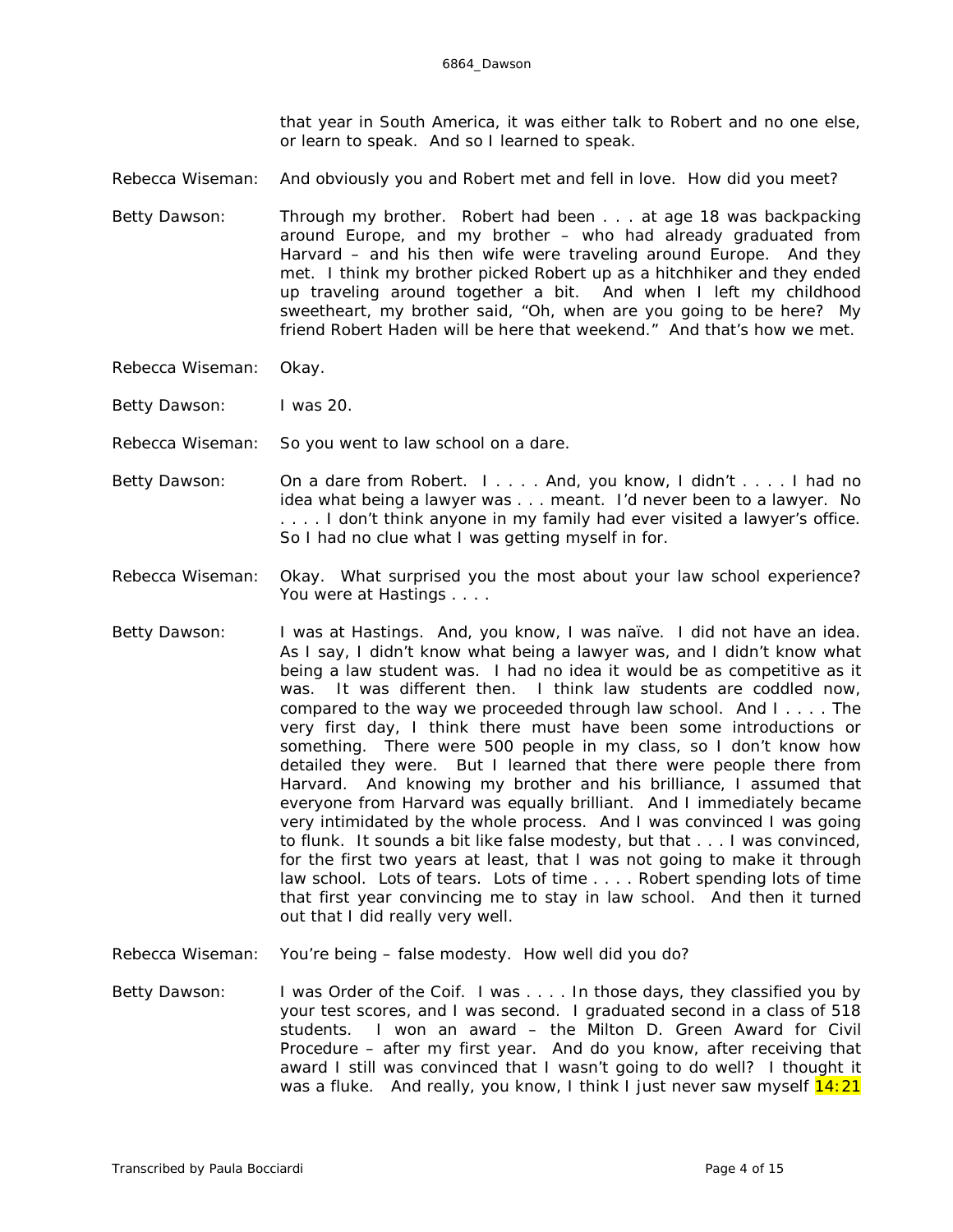as a student. And all of a sudden that changed. Something about the law clicked with my brain. It was a good combination.

- Rebecca Wiseman: Now, you were an extern at the California Supreme Court. And you were there during a *very* interesting time in California's legal history. Tell us about it.
- Betty Dawson: Yes. I was an extern after my second year at Hastings at the California Supreme Court. And I worked for Justice Stanley Mosk – Associate Justice Stanley Mosk – who was a wonderful, wonderful person. And I'm sure he's thought of by most legal scholars and practitioners as having been one of the greatest of the members of the Supreme Court. It was wonderful to work for him. The timing was interesting, because that summer was . . . . I think in May, probably, then-Governor Jerry Brown was called upon to appoint someone to be Chief Justice of the State of California. And everyone thought it would be Stanley Mosk. I remember being excited that I was not only going to be working at the Supreme Court, but I would be working in the Chief Justice's chambers. Well, in fact, the Governor didn't appoint Stanley Mosk but instead appointed Rose Bird – a person who was certainly less experienced than Justice Mosk, but also a person who just hadn't been on anyone's . . . at least, not *publicly* had she been on anyone's radar. And so Justice Mosk, of course, I'm sure was very disappointed, though he didn't let that show. His staff was extremely disappointed and *did* let it show.
- Rebecca Wiseman: What do you remember about the time that Chief Justice Bird was there? Did some of that overlap with the time that you were there?
- Betty Dawson: Yes. I was there for her . . . basically for her first three months in office. And what I remember kind of resulted in me not being surprised when she was not retained in an election a few years later. I think she served fewer than 10 years. I believe she was . . . . I think the retention election at which she was not retained occurred sometime in the early '80s. But she was her own worst enemy in a lot of ways, and I think people who knew her would agree with that. She had a central staff. The Chief Justice has a staff of . . . at that time there were several lawyers, I think probably 15 or so. Professionals who'd been there . . . many of them had been there for decades. Interestingly, a lot of them were women who had been unable to obtain jobs with firms and ended up being research attorneys. But that's another story. In any event, Justice Bird . . . . Pardon me. *[coughing]*
- David Knight: I'm going to pause the tape. . . . Now we're recording again.

Rebecca Wiseman: You mentioned Rose Bird – Chief Justice Bird – and her experience with central staff. What was that about?

Betty Dawson: Well, I don't understand why she did this, but she did not introduce herself to any member of her central staff for the first three months she was there at the court. She brought in someone who became the head attorney of the central staff, and she brought in her own personal staff. And what she should have done, in my view – and I don't think I'm alone ... I was alone in this  $-$  she should have introduced herself and  $18:33$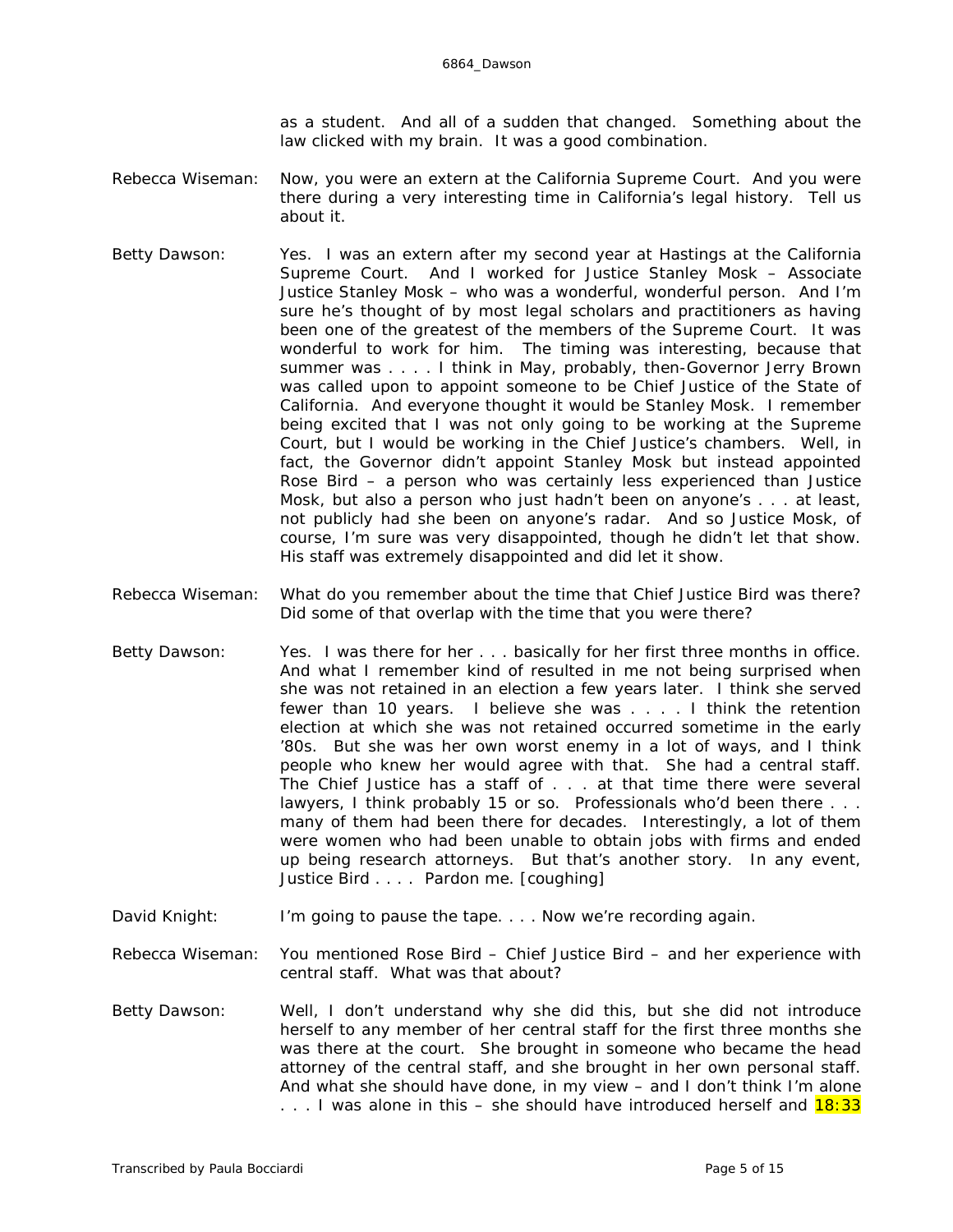spoken to those people who had been . . . who had spent their careers at the California Supreme Court, and made them feel secure in what was going to become of them, given her appointment and her selection as Chief Justice. In my opinion, that did not hold her in good stead with the legal profession. She seemed . . . . I'm sure she didn't do that deliberately, but she was not conscious that there was a political role she should have been playing there in the court.

- Rebecca Wiseman: Okay. Now, you were a teaching fellow at Stanford Law School during the 1978–79 school year. What was that experience like?
- Betty Dawson: Well, all right. I went there for my first job out of law school. Hastings, at the time that I attended, was in one building. It's currently in two or three buildings. Then we were in one building and we were *completely* cramped. There . . . . The classes were twice as large then as they are now, and we had only very limited space. So the facility at Stanford was a brand-new gorgeous library. The campus of the law school was part of the beautiful Stanford campus. So physically it was very different.

The students were also different. Stanford is where I encountered those Harvard students that I was so afraid of, or worried about competing with at Hastings. I taught legal writing and research as a teaching fellow to first–year students, and they were all *so* well educated. Many of them had been to Ivy League boarding schools and come from families that were very well educated. So it was interesting. And at Stanford the teachers took a very academic approach to teaching law – different than had been the case at Hastings in a lot of ways. Those students also were a little spoiled. At the time, my teaching fellowship paid \$12,000 for a whole year. And I remember that at the end of the . . . or the beginning of the second semester was the time that first-year students at Stanford were interviewing for summer jobs for the first summer. And one of my students came to my office in tears – literally in tears – asking for advice about what I thought he should do. He was crushed because he had not been offered any job with a big firm. He had been offered a job with a medium-sized firm that was only going to pay him \$300 a week. *[laughs]* Needless to say, I was . . . I found it difficult to be very sympathetic to this guy. But he was a good student. Incidentally, he became, later, City Attorney of one of the larger cities in California. So he did just fine.

Rebecca Wiseman: You got him off to a good start.

Betty Dawson: I did, by telling him to skedaddle out of my office because I wasn't much interested in his woe! *[laughing]*

Rebecca Wiseman: Now, you also worked at the First District . . .

Betty Dawson: Yes.

Rebecca Wiseman: . . . Court of Appeal. Tell us about your position, who you worked with, and how that may have impacted your future career choices.  $22:14$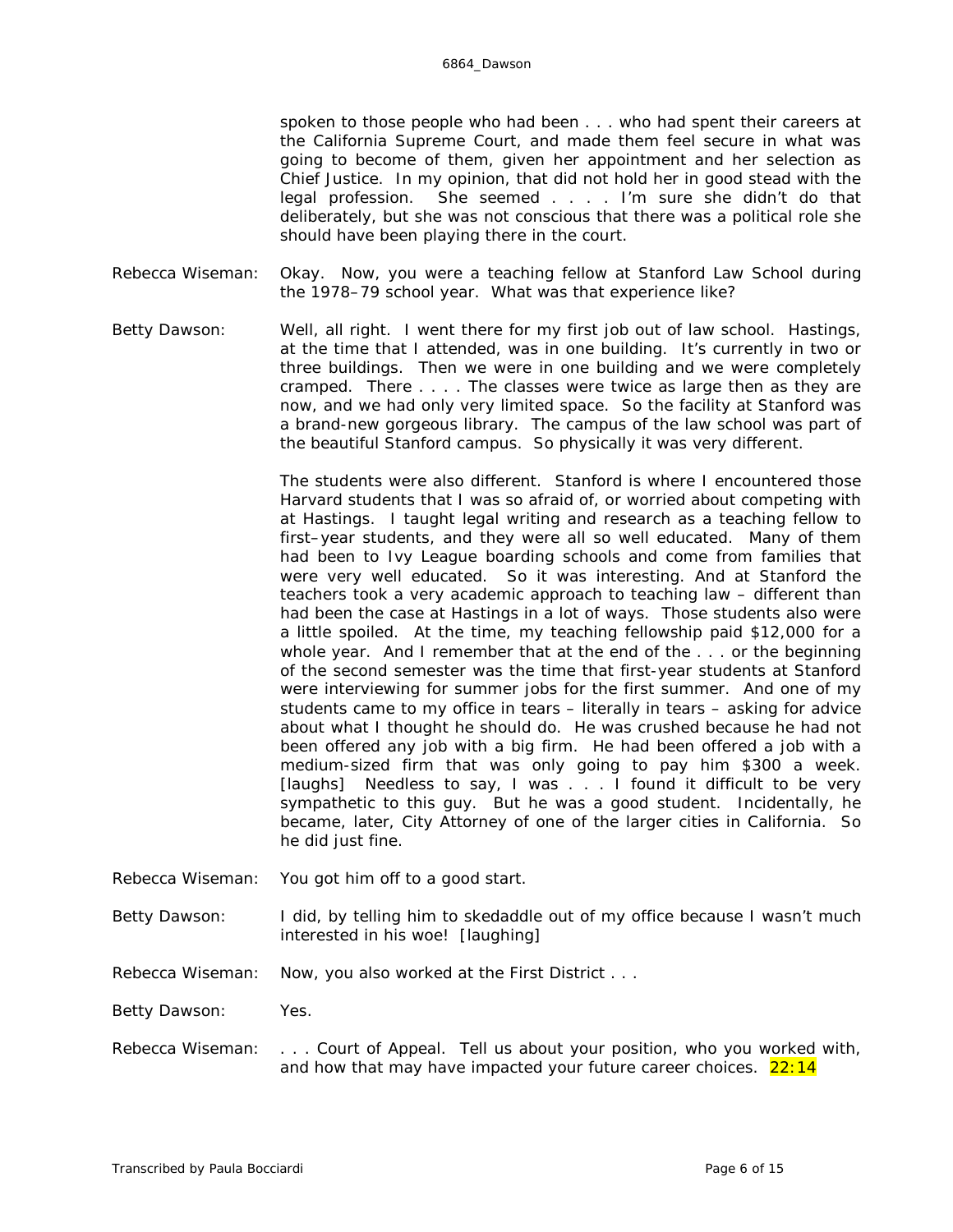Betty Dawson: Well, in law school at Hastings I had kind of attached myself, in that I took many . . . several classes from Professor Joseph Grodin, who was a long-time labor lawyer and had pretty much given up practicing, I think, though he was doing a lot of arbitration. He was the employment law, or labor law, instructor at Hastings, and I consider that he was probably my mentor in law school. And while I was a teaching fellow, he was appointed to the First District by Jerry Brown. And I heard about this and that day immediately dashed off to Hastings. Couldn't find him, couldn't get an answer on the telephone, so I stuck a note under his office door saying something like, "If you haven't hired a research attorney yet" – or a clerk, I believe I called it – "if you haven't hired a clerk yet, will you consider me?" And he called me that night. I didn't have to go through any long interview process; he knew my work pretty well. And got the job.

> So right after I finished the teaching fellowship, I started working for Joe Grodin – Justice Grodin – which I did for about a year and a half. He wanted to have a temporary . . . . He wanted a clerk, rather than a professional research attorney, which was what about half of the justices had at that time. So I worked for him. He encouraged me when I decided that I really wanted to be . . . follow in his footsteps and be an appellate justice. He encouraged me to aspire toward the judiciary. And he also encouraged me to leave San Francisco and come to Merced when my father-in-law offered to take both me and my husband on in his firm.

- Rebecca Wiseman: Now, Merced is a small farming community, and it's located in the middle of the Central San Joaquin Valley. What was it like to come from San Francisco to Merced to practice with your father-in-law?
- Betty Dawson: Ah. Well, when my father-in-law, Bob Haden, had offered the opportunity for both myself and for my husband to do that – we should come and work for him – he had suggested that it would be genteel poverty here in the Central Valley, which is what it turned out to be. He had a very small, low-key practice. He literally took . . . sometimes took farm animals in exchange for legal services. But it was also a wonderful place to practice law. There were some very – and still are – some very, very competent attorneys practicing here. Despite the fact that it's a small town, it has a good legal community. *[clears throat]* Excuse me.

And so, what was it like? You know, I was pregnant when we first arrived here and had two babies within the first two years of practicing here. So I was mostly practicing part-time. Robert, my husband, was working very hard to develop the practice into something a little bit more lucrative than had been the practice that my father-in-law had. It was a great place to practice.

- Rebecca Wiseman: Well, very early in your career, you worked on several capital murder cases. Now, you're young, you have two children – two babies. How did this come about?
- Betty Dawson: Well, let's see. I had ... While I was ... During those first two years, I took not several but a few appointments from the Court of Appeal, Fifth District to represent indigent criminal defendants. And the Fifth 26:34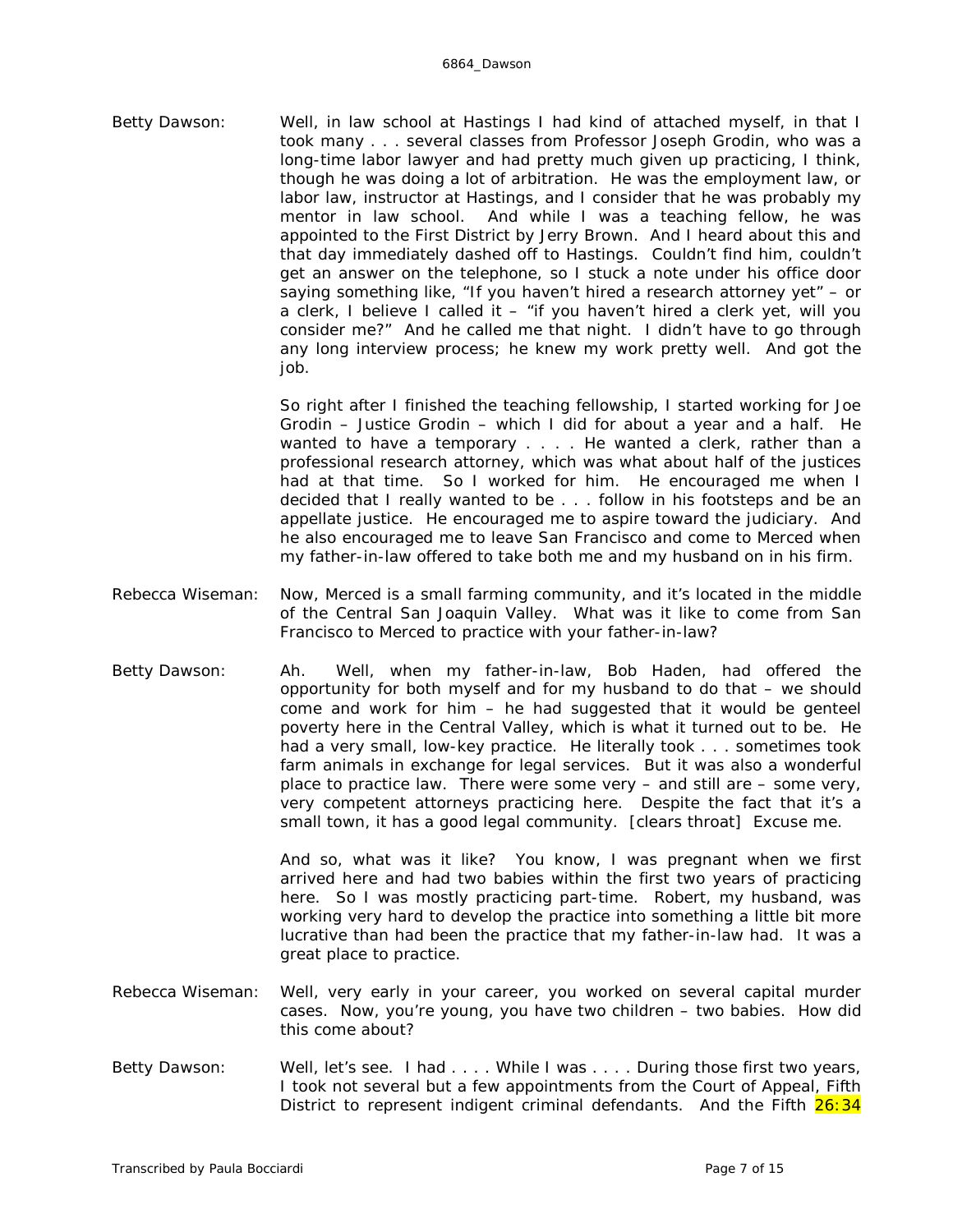District had included me on a list of attorneys they sent to the California Supreme Court – a list of attorneys they recommended to be appointed to do work in the Supreme Court. I was on the list. And then I heard that what the Supreme Court was really looking for was attorneys to represent people who had been convicted of capital murder and sentenced to death. Condemned men. There were only men at that time, I think. And in my naïveté, I thought, "Well, I can handle that." *[chuckles]* The pay was a little better than the Fifth District. And so I contacted my former boss, Joe Grodin – Associate Justice Joe Grodin – who then, by that time, had been elevated to the California Supreme Court. And he gave me a recommendation, and naturally with his recommendation I was offered a case. You know, today there is no way that a lawyer with that little experience that I had would be appointed for a capital case. But then things were different, and I took it. I had the case for 10 years until I joined the Merced Superior Court as a commissioner. And that case kind of led to me being appointed – always appointed – in other murder cases. Two capital murder cases at the trial level, which I did with my father-in-law. And I'm not sure that the judges who appointed us knew how much the case would depend on *my* work. My father-in-law was getting old, and so those cases really ended up, to a large extent, being my responsibility.

- Rebecca Wiseman: And you conducted your first jury trial in a capital murder case?
- Betty Dawson: Yes, actually. My *only* jury trial as a lawyer was a capital murder case. And we won the case, to my mind, before trial started because we convinced the District Attorney not to seek the death penalty. That District Attorney was Frank Dougherty, who later became important in that he gave me my first job on the superior court as a referee.
- Rebecca Wiseman: Well, let's talk a little bit about that first judicial position. First of all, tell us what you did as a referee, and also tell us a little bit about going through the judicial application process.
- Betty Dawson: Ah. Well, let's see. It was a process that went on and on. Actually, I had . . . . You know, I knew I wanted to be an appellate justice someday, so I had applied for some commissioner positions – one with the juvenile court here in Merced. The judge who made that decision told me that I wasn't going to get the job because I had children at home to take care of. *[laughs]* And despite that discouragement, I applied for several – actually, three – federal magistrate jobs. I almost got the job with . . . as magistrate in Yosemite, except . . . . I was on the final five interviewed. What I didn't know was that the person who ended up getting the job probably had it all along. And justifiably so – it was Hollis Best, a very, very accomplished jurist and previously a very accomplished lawyer. He got the job. But I was close. I was disappointed. Then eventually the traffic referee in Merced, who was not a lawyer – he was a former justice of the peace who had been kind of grandfathered into this position – became ill. And they needed a traffic referee right away. And Frank Dougherty called me up and said, "Can you do this?" And I did. It was initially temporary and part time, but the former justice of the peace never came back to work, and I ended  $31:16$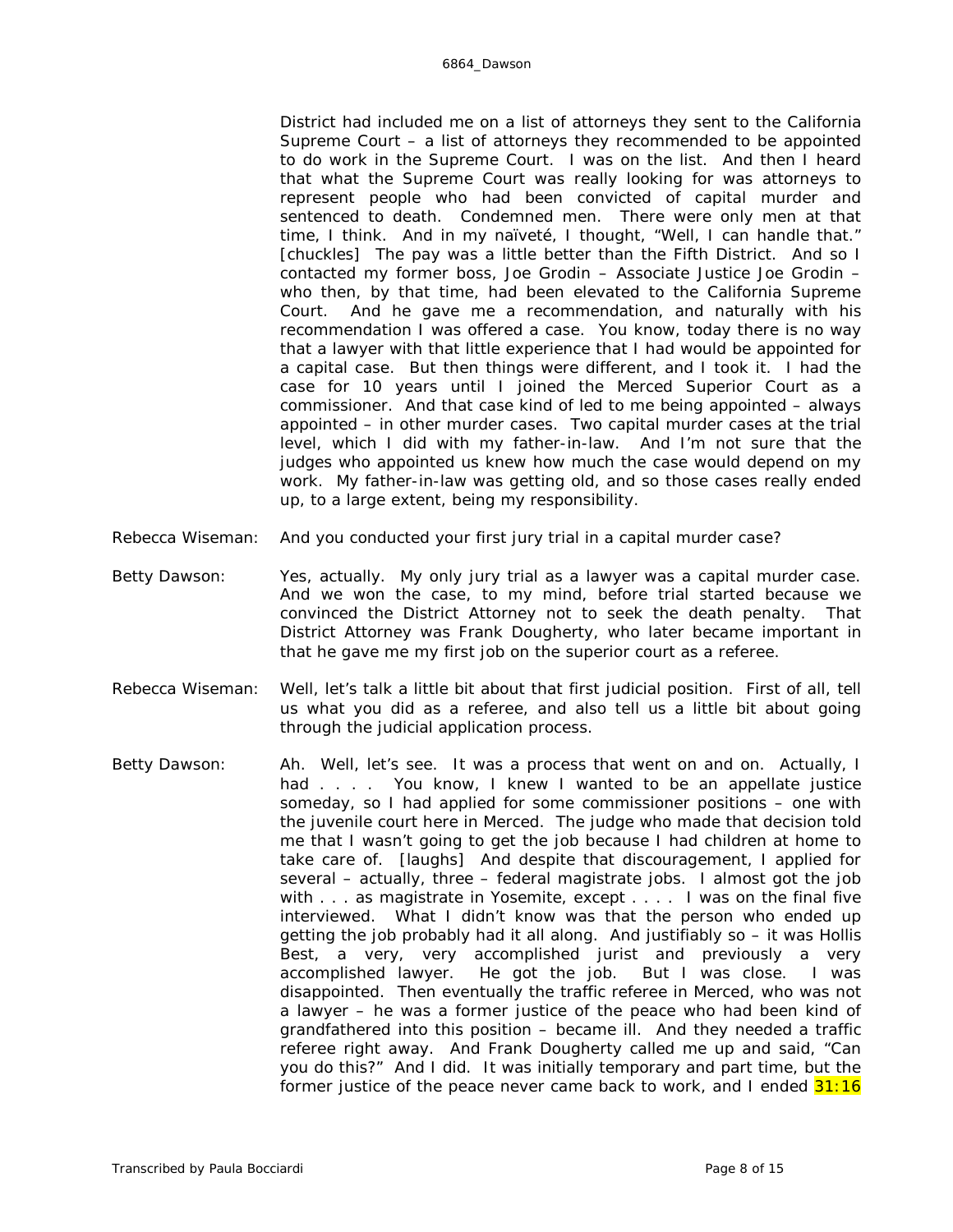up there. After a couple of years my title was changed to commissioner, and I served as a subordinate judicial officer for eight years.

- Rebecca Wiseman: Now, you didn't spend that entire time in traffic?
- Betty Dawson: No! You know, the courts have gone back and forth on how they should view the use of subordinate judicial officers, and I'm sure various courts do it differently. In Merced, largely at the lead of Frank Dougherty, I was used – and there was another commissioner also – we were used as judges. There had to be a stipulation, but after some initial hesitancy by lawyers from both the . . . both sides of the criminal fence, anyway, after they became used to the idea, stipulations were not a problem. So during those eight years, I would say that six of them were spent doing the work fully of a municipal court and then a superior court judge.
- Rebecca Wiseman: What was your next judicial position after the commissioner position?
- Betty Dawson: Ah. In 2000, Gray Davis appointed me to the superior court. And, you know, this always happened to me; I always ended up with the biggest and best "first." So the first case I had as a superior court judge, the day after I was sworn in, was a month-long jury trial – a personal injury case in which the lawyers were superb. It was the best experience I had in my three years on the superior court in handling a jury trial. They were talented, and it was just a great experience. Our colleague Dennis Cornell pointed out to me that it was all downhill after that. And he was right. *[both laugh]*
- Rebecca Wiseman: Well, we've been talking about your professional life. Let's take a diversion for a moment before we . . .
- Betty Dawson: Okay.
- Rebecca Wiseman: . . . go back to that and talk about your family life. You've mentioned that you and Robert have children. Tell us about them and what impact, if any, do you think your judicial experience had on your children and how you raised them.
- Betty Dawson: You know, I . . . we have two daughters. My husband, Robert, is an attorney. He started practicing in 1980 here in Merced. He was right out of law school; he was two years behind me in law school. Our . . . . He was the sixth generation in his family to become a lawyer. And our oldest daughter followed in those footsteps and became the seventh generation. And I think she did that because of what she saw *me* doing. I think she became interested in the law by hearing the stories I had to tell about cases that I heard from the bench, and as a lawyer previous to that. Our younger daughter, I think, went the exact opposite direction and avoided doing anything that would even get close to being what her mother did or what her sister strived to do. The thing about being on the bench – and I'm sure, Justice Wiseman, you remember this from your years – you see . . . particularly in municipal court work, you see a lot of people – and this would be misdemeanor work now – you see a lot of people who are there in the system, caught in the system, just because they didn't take care of business. They just didn't pay their bill,  $35:14$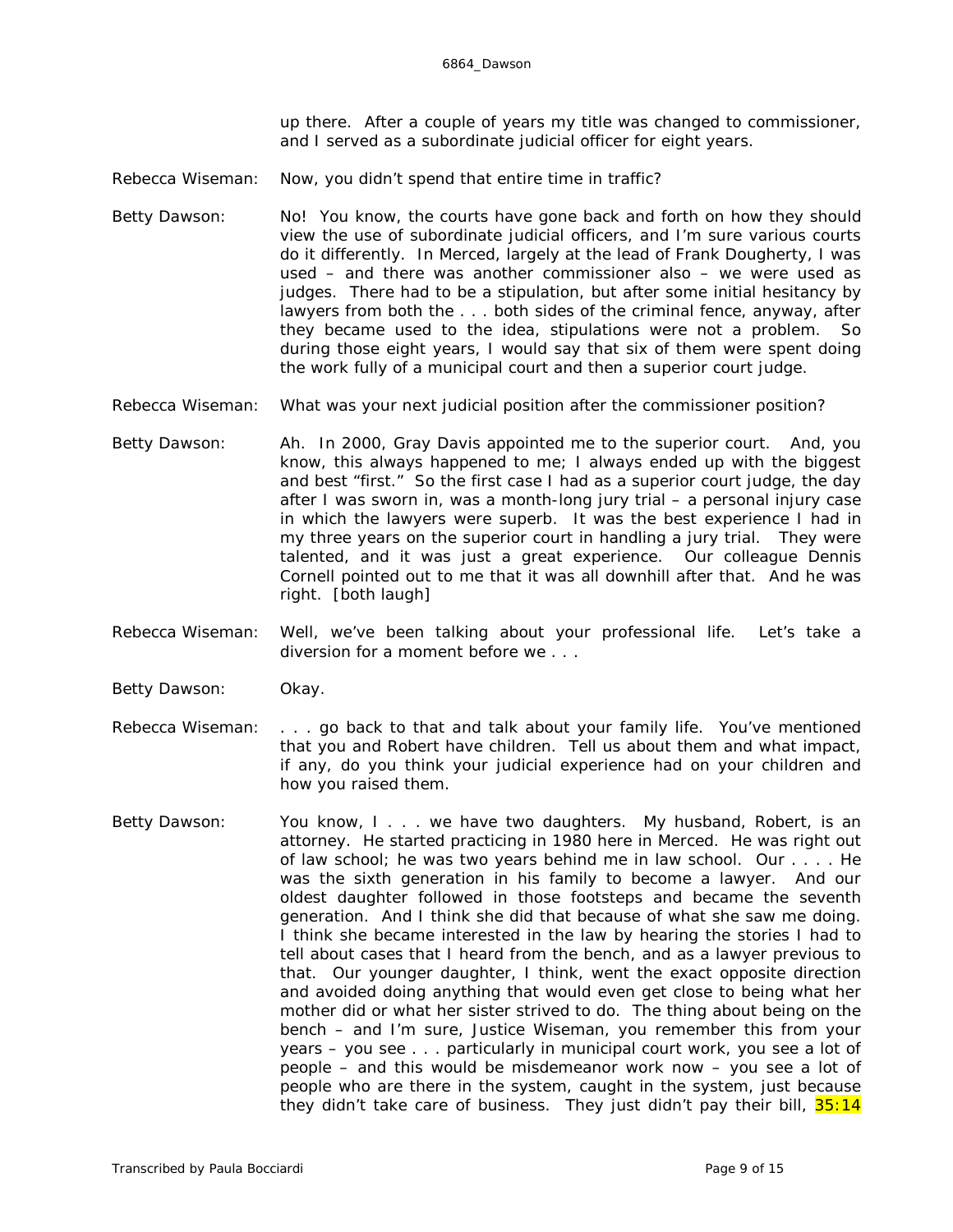didn't pay their traffic fine, or just failed to take care of themselves in one way or another. And so I think seeing that, day after day, made it tough for my kids. I think I was pretty hard on them because of seeing what would happen if they didn't learn to take care of business.

- Rebecca Wiseman: And what is the interest of your younger daughter?
- Betty Dawson: She's an artist. She's a ceramic artist. Just finished her Master's of Fine Arts at a very famous school for ceramists. And she's, I hope, going to be successful in her endeavor.
- Rebecca Wiseman: What about mentors? I think Joe . . . Justice Grodin would probably come to mind. Any other mentors?
- Betty Dawson: Well, Frank Dougherty was certainly important in my career. He . . . you know, he and I knew each other because of the capital murder case that I tried. He was the district attorney in that case whom my father-in-law and I convinced not to seek the death penalty at the last minute. And apparently he'd been sufficiently impressed with my work to believe that I would be a good addition to the court. So he gave me the first job. And then he encouraged me, and he encouraged acceptance by the legal community because of the need for stipulations. He had to do that, and he used my services as a full . . . as basically a full judge. So that really was a good thing.
- Rebecca Wiseman: All right. Now, when did you decide to put pen to paper and actually apply for a position as an appellate court justice on the Fifth District Court of Appeal?
- Betty Dawson: Well, an opening happened, and it had been vacant for over a year an opening on the Fifth. And I'd only been on the superior court for three years – or less . . . fewer than three years at that time. But I decided to go ahead and do it. I had great credentials for the appellate court. I'd been an appellate lawyer, I'd handled complex appeals, I'd been a research attorney. So I just threw my hat in the ring. And it wasn't easy, incidentally.
- Rebecca Wiseman: How did you approach the application process?
- Betty Dawson: Well, I filed my application, which takes forever. Anyone who does that knows that's an arduous process. I also sought help from a local politician, Dennis Cardoza, who was then an assemblyman and later became a member of the House of Representatives. And I approached the community of women lawyers in this area. Fresno County Women Lawyers Association was very helpful. The California Women Lawyers Association has a process by which they vet female applicants; I sought their help. I think I sought your help, and you gave me a letter of recommendation. And I had so many people recruited to support me that Burt Pines, who was the Appointments Secretary, said . . . told me after the process was finished and I was an associate justice, he told me that he'd grown so tired of answering his telephone only to have someone say "Select Betty Dawson" that he just had to do it. There was no choice. 39:13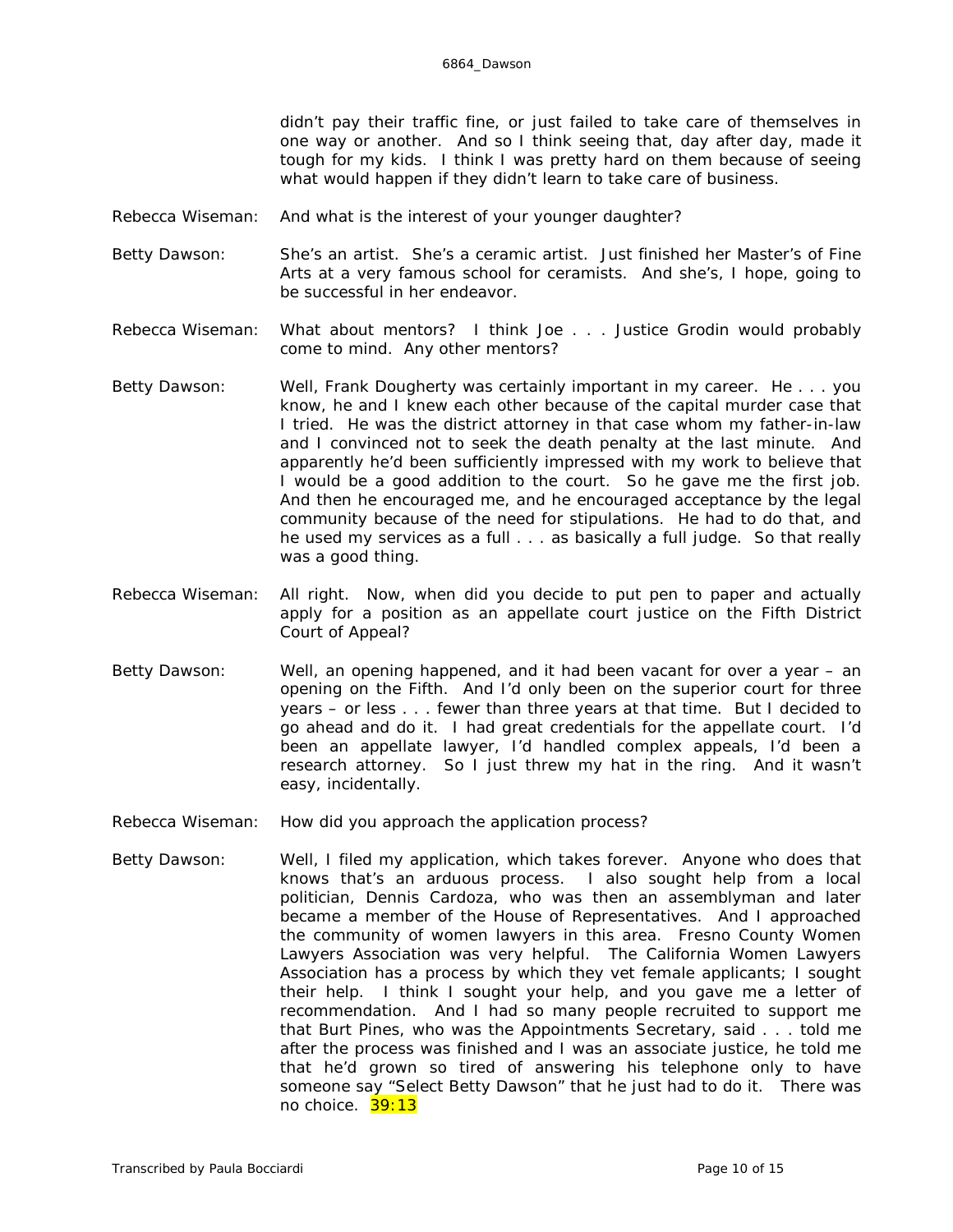Rebecca Wiseman: Now, when were you appointed to the Court of Appeal?

Betty Dawson: In 2003. And this was just before Gray Davis was subjected to the election – and I don't recall now what they called the election when he was . . . .

- Rebecca Wiseman: The recall?
- Betty Dawson: The recall election. I was not a post-election appointment; in other words, he selected me before the recall election occurred. There were a few people he . . . were appointed by Gray Davis between the time he lost the recall election and the end of the year, when he actually left office.
- Rebecca Wiseman: How did you find out that you got the appointment?
- Betty Dawson: *[chuckles]* Robert . . . . My husband, Robert, and I were driving to Monterey; we were going to spend the weekend there. And my telephone rang, it was Burt Pines, and of course immediately I knew that my lifelong dream really was going to come true.
- Rebecca Wiseman: Now, you served as one of 10 justices on the Court of Appeal from September 2003 through May 2011. Was the job everything that you hoped it would be?
- Betty Dawson: You know, it was *everything*. And I had a pretty good idea of what I was getting into. And I . . . it was just the dream of my life to be there and it turned out to be everything I wanted it to be. The only thing that could have been better was to have a few more interesting civil cases. You know, the valley – the jurisdiction of the Fifth District – is probably not the place for the *most* interesting civil cases, although there are a lot of CEQA cases, which are very interesting. But yes, great job, I loved every minute of it.
- Rebecca Wiseman: You did manage to get some interesting cases under your belt.

Betty Dawson: Mm hmm.

- Rebecca Wiseman: While a member of the Fifth District Court of Appeal, you authored 71 opinions covering many significant legal issues. And of those 71 opinions, 14 related to the California Environmental Quality Act, or CEQA.
- Betty Dawson: Mm hmm.
- Rebecca Wiseman: Of course, you've authored and co-authored hundreds of nonpublished cases. But let's start with civil cases. Are there any cases in particular that stand out to you, and if so, why?
- Betty Dawson: What really stands out to me is that because of the number of CEQA cases that I was assigned to handle, I really had the opportunity to have an impact on the law  $-$  to help develop CEQA law.  $42:09$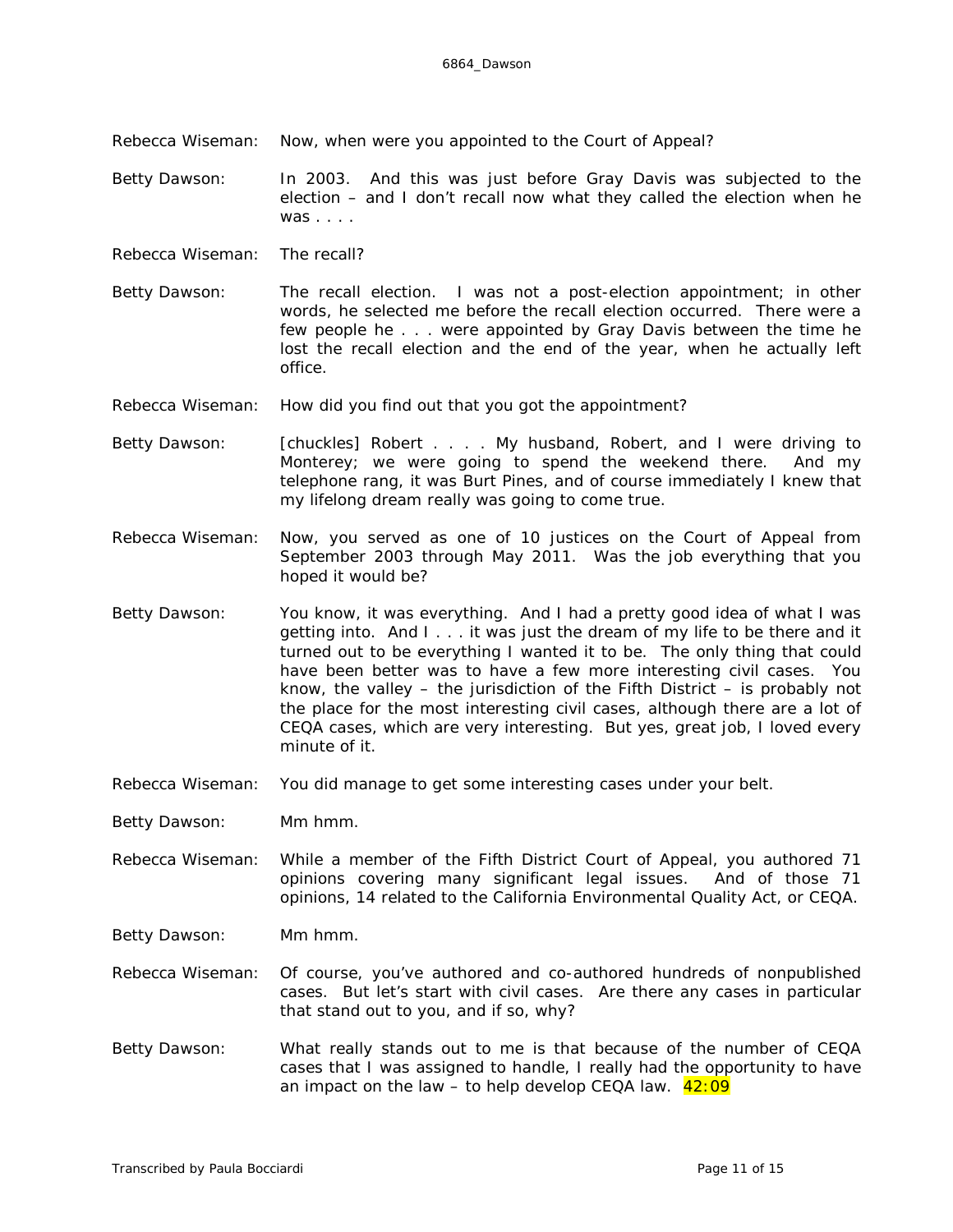I had some individually very interesting cases. One involved the question of historicity and what the standard of review would be for that. Another involved the . . . in lieu of . . . let's see, how can I explain this? The fees that are imposed by most communities in California for the . . . on developers for the construction of, or the substitution of a fee for the construction of, low-income housing. And I was able to help clarify what standard would apply to determine whether the fee was fee-imposed or the in-lieu fee was reasonable.

The Walmart case was *very* controversial, as were both the historicity case and the case involving impact fees. The Walmart case ended up going to the Supreme Court. Well, it didn't . . . . It . . . . I was affirmed. And there were many CEQA issues in that case. But the important part of the case turned out to be the question whether communities can act in a way that impacts economic competition in order to preserve the community in which . . . in the way in which the decision makers there feel is appropriate, to avoid blight. The Walmart case that I worked on involved the question whether big-box stores could be . . . could include grocery stores, grocery departments. Big-box stores of a certain size. And the City Council had enacted an ordinance saying that there were limits in that regard. And what they didn't want was competition with smaller grocery stores that served as the magnets for the magnet stores in smaller shopping centers. They were kind of using the "village" concept of city planning. And their approach was to protect those smaller grocery stores. And I said that that was a valid exercise of the police power. The Supreme Court later granted review, not in my case – not in the Walmart case; they denied review there – but they granted review in a case stemming from the Fifth. A colleague of ours wrote an opinion which was decided on equal protection grounds, actually, but the Supreme Court took it over and went even further and said – more straightforwardly, perhaps, than I had done – that economic competition *could* be subjected to the police power in order to promote land planning . . . city planning objectives.

- Rebecca Wiseman: Now, what about criminal cases? Are there any cases in the criminal context that stand out to you, and if so, why?
- Betty Dawson: You know, we have . . . it's such a large percentage of our caseload in the Fifth, and I'm sure statewide it's a very large percentage of all Courts of Appeal's caseload. But in the Fifth District, we not only get the general load of criminal conviction cases, we also get the prisoner petitions because there are so many prisons in the Central Valley. And so two cases that I handled stick out in my mind. And those both involved the validation of prisoners as members of prison gangs. One of them I used a standard analysis. There need be only what is called "some evidence" – which is really a very . . . can be a pretty small amount of evidence – some evidence to support a validation decision by the Department of Corrections as sufficient. I applied that standard and upheld a validation based on literature that was in the . . . found in the prisoner's cell and, in addition, contact information – contact information relating to a senior member of a prison gang. I upheld that one. There was a lot of criticism of my opinion from the defense community – the prison law office  $47:15$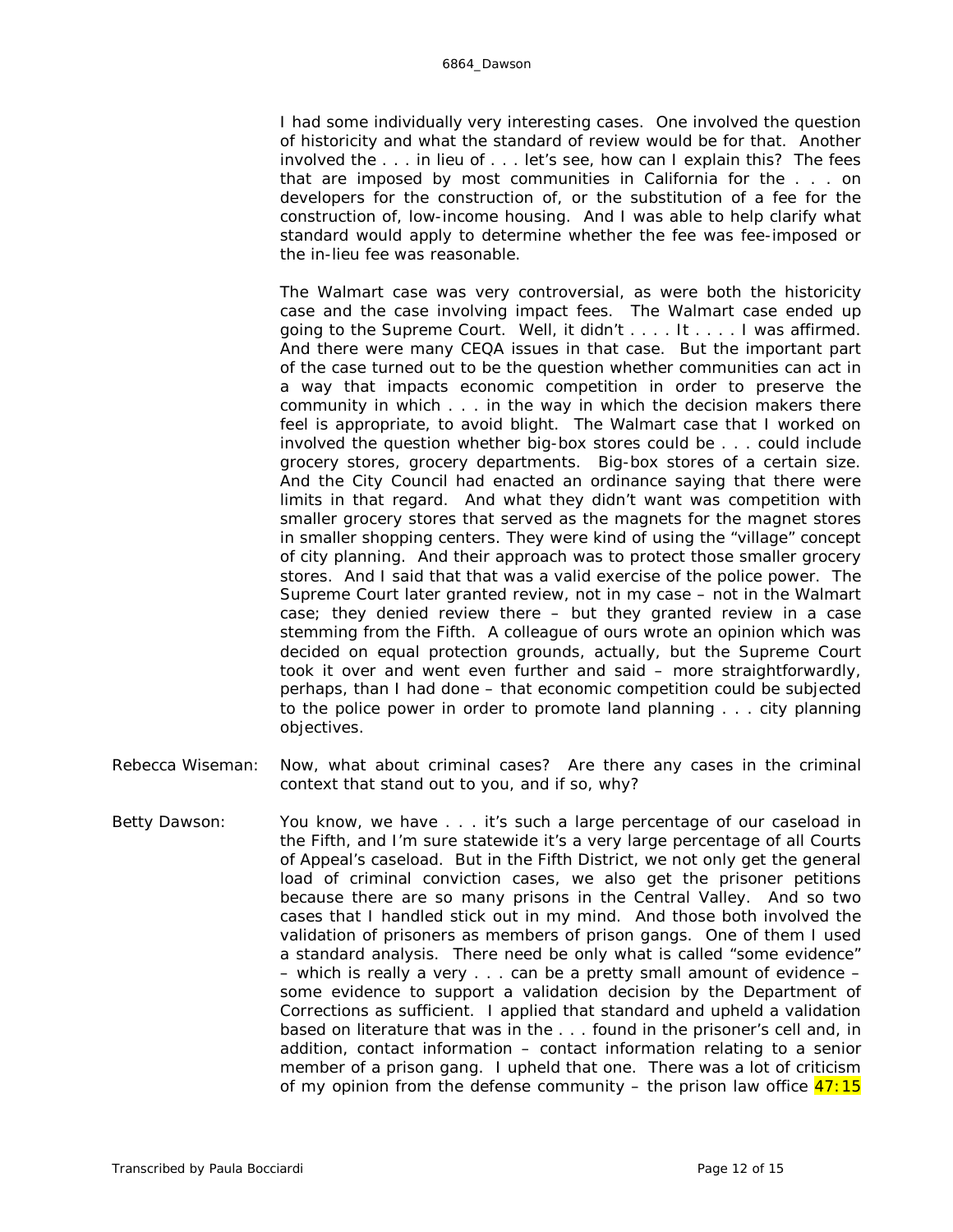attorneys, I think, were critical of the opinion. Certainly in the prisoner newsletters there was a lot of criticism.

In the next case, there was less evidence. There were just some drawings, photocopied, essentially, from the *Easy Rider* magazine, which is a magazine that's kind of ubiquitous in the prison system in California. And after a lengthy and detailed analysis, I held that that was not enough. The California Supreme Court granted review and reversed me in that regard. But I understand that there currently is federal litigation going on over the methods used for validation. And, in fact, Magistrate Claudia Wilken from the Bay Area just denied a summary judgment motion filed by the Department of Corrections regarding an assertion that the validation and the subsequent conditions of incarceration constitute cruel and unusual punishment. And it'll be interesting to watch those cases. The . . . . What happens to someone who's validated is indeed very draconian. They are in . . . essentially in solitary confinement and in fact there is a person in the California Department of Justice system who has been in solitary confinement for more than 20 years.

- Rebecca Wiseman: What do you think about separate opinions? And by "separate opinions," what I'm talking about is where a justice writes either a concurring opinion or a dissenting opinion.
- Betty Dawson: You know, I think it's very important to work toward a collegial atmosphere on the court. What we want to do is produce opinions that are clear and understandable, so that overworked superior court judges and overworked lawyers can read them and know what the law is. And so if it's not necessary – if I have something additional to say, but it's not necessary to the opinion  $-1$  think the  $\ldots$  a concurring opinion is usually not the way to go. Dissenting opinions, certainly if you can't agree, then you have to dissent. And I did that, and I'm proud to say that in the majority of my dissents – which I think may have been . . . I think there may have been eight dissents and . . . I don't remember the numbers – but in the majority of the dissents, review was granted and I was upheld by the Supreme Court. So I'm very proud of that. But in general, I think it's better to try to work with your colleagues and find common ground on which to base your decision.
- Rebecca Wiseman: Well, that brings to mind the notion of judicial philosophy. How, if at all, has your judicial philosophy evolved over time?
- Betty Dawson: Well, you know, I don't think I . . . . I don't have a formal philosophy of judging. I'm not a strict constructionist, I'm not an originalist. But I think what I'd like to say about that is that I do, in my decision making . . . . Well, I'll start with this premise. I do not consider myself to be result oriented. I avoid being result oriented and I think all judges should avoid being result oriented. But that doesn't mean that I am going to sublimate my perspective of the world and how it should be in making my decisions. I've heard a lot of talk about judges having to be totally unbiased, and of course they have to be totally unbiased. But that does not mean that they have to be automatons. Judges are appointed because they're qualified – because someone in power thinks that they are good candidates to be part of the rule of law. I think it's our  $\frac{51:57}{2}$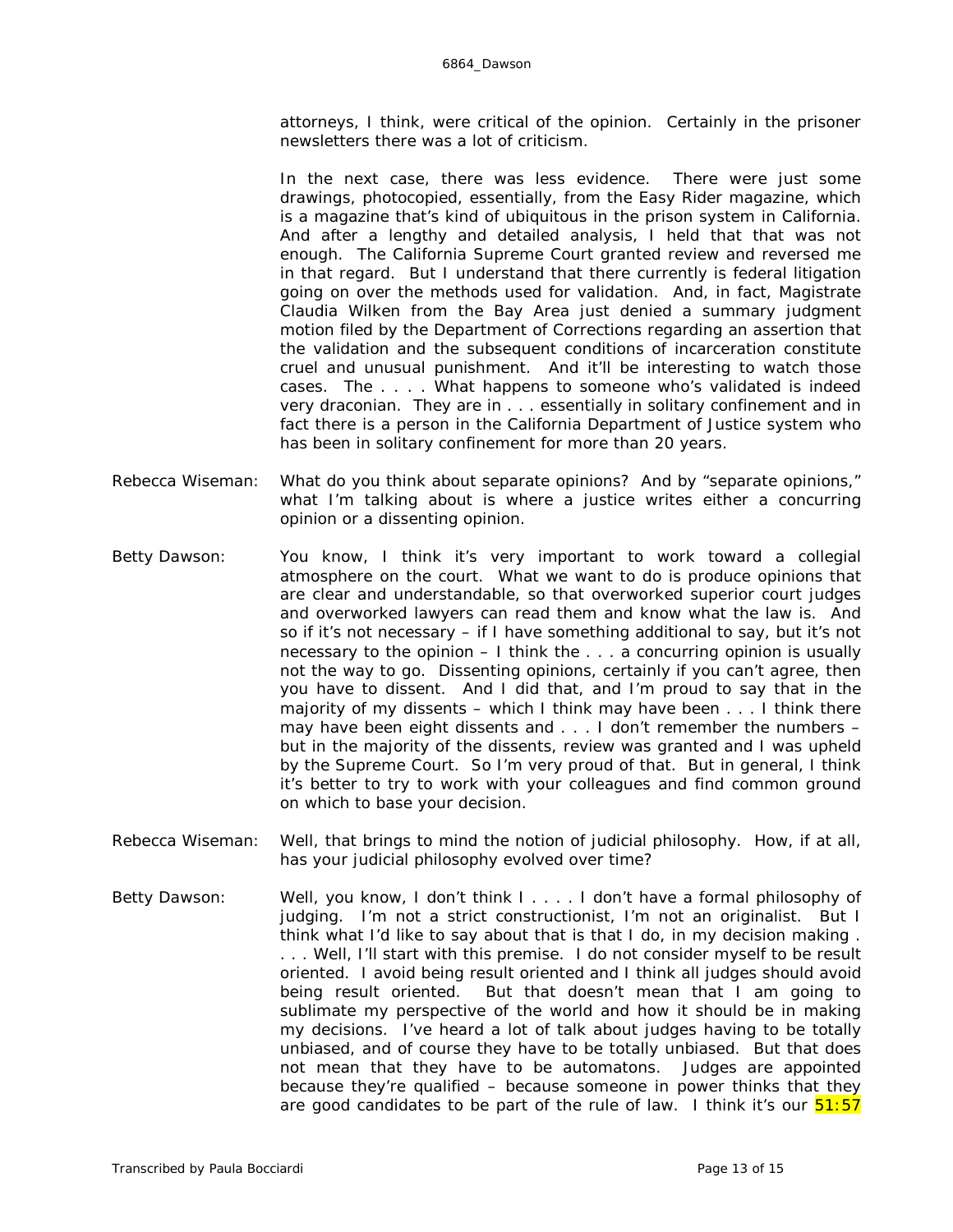job to let our view of the world dictate how we apply the law. I don't think the law is either black or white; I think most cases involve a judge's perspective. So maybe I'm an activist. That might be it. I guess you could call it that. Again, I want to distinguish being result oriented from what I'm trying to describe. I think it's disingenuous, perhaps, to suggest that judges don't apply their perspective of the world in making their decisions.

- Rebecca Wiseman: What challenges do you think the judicial system faces today?
- Betty Dawson: Money, money, and more money. It's just terrible, what's happening with the lack of funding to the superior courts, the trial courts. They're so impacted. When I was there until 2003, we had certainly more money than they do now, and more funding, and it was still just a daily struggle to keep up with the caseload. And so I don't know how they're doing it now.
- Rebecca Wiseman: What advice would you give to someone who came to you and was asking whether he or she should enter into a legal career as an attorney?
- Betty Dawson: Oh, you know, I think it's the best . . . I think being a lawyer is the best thing in the world. Going to law school, you learn how to think, you learn how to write, you learn how to think critically. Even if you don't want to be a lawyer, going to law school is quite an educational experience. You . . . . Just reading cases, you learn things about the subject matter of the cases that's very instructive.
- Rebecca Wiseman: And let's just change that question a little bit. What if an attorney came to you and wanted to seek your counsel about a career as a judicial officer. What would you say?
- Betty Dawson: *[chuckles]* I know exactly what I'd tell them, because that happens often. I tell them to start building their application right away because I don't know whether you or remember or not, but probably you do, that application is a bear to handle. So start making notes right away about the cases that *you* handle and the attorneys who were involved and what the cases were about so that you can fill out that application someday. And of course I tell them that it's not all glory. It's not just being called "Your Honor." It's hard work. And that they have to be willing to give up the position of an advocate, and . . . .
- Rebecca Wiseman: Do you think everyone is able to do that?
- Betty Dawson: No. Absolutely not. I think it's a . . . . Some people love being an advocate, and I don't think they . . . . Though they may think that they can promote their view by being a judge, I don't . . . . I take that back. I don't think people really think that; I think they understand they have to be unbiased and . . . well, unbiased. But they have to be patient also, and polite, and some people just aren't qualified to do that job. *[chuckles]*
- Rebecca Wiseman: If you had it to do all over again, could turn back the clock, is there anything that you would do differently?  $56:08$